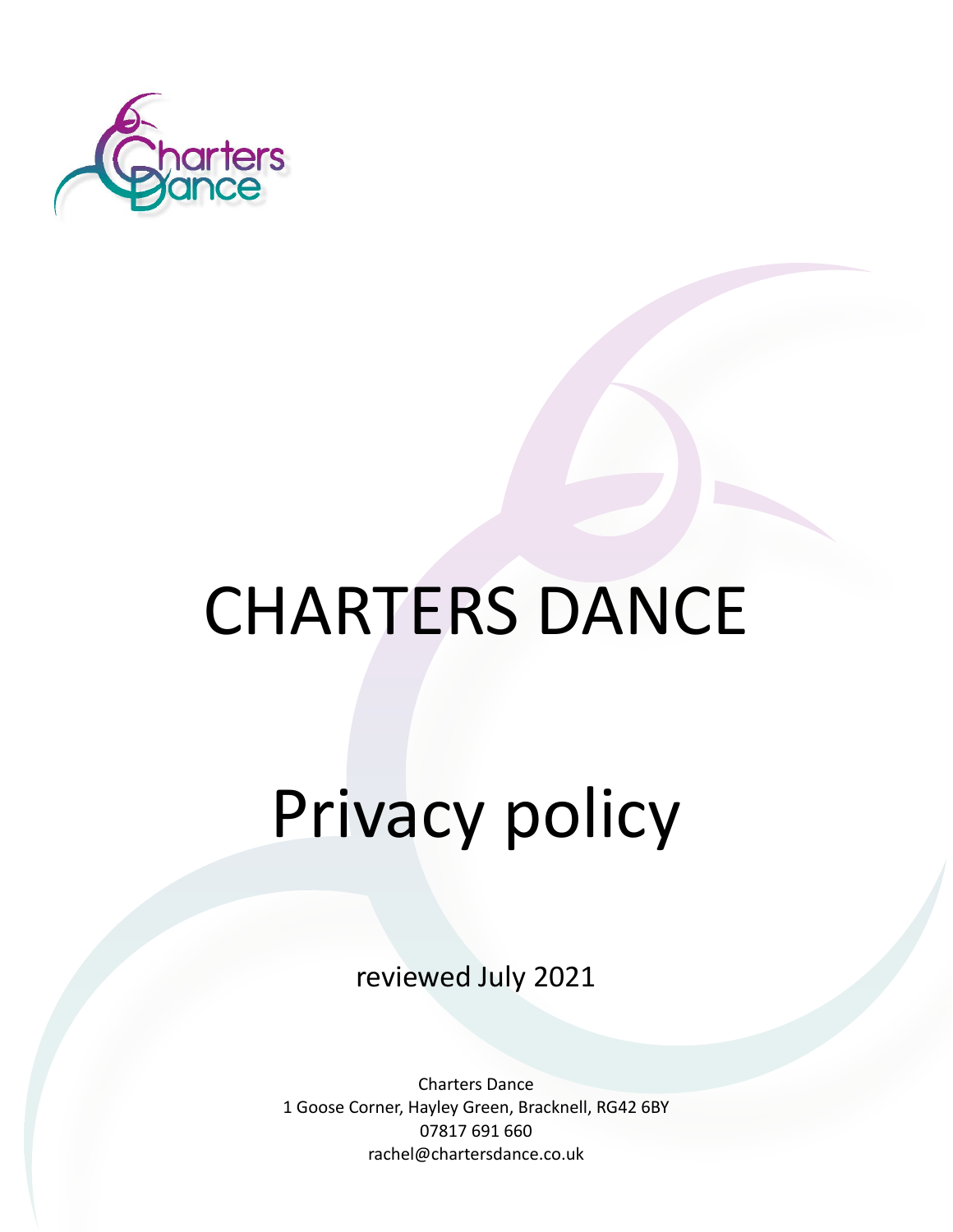

#### **Statement**

GDPR stands for General Data Protection Regulation and replaces the previous Data Protection Directives that were in place. It was approved by the EU Parliament in 2016 and came into effect on 25th May 2018.

GDPR states that personal data should be 'processed fairly & lawfully' and 'collected for specified, explicit and legitimate purposes' and that individuals data is not processed without their knowledge and are only processed with their 'explicit' consent. GDPR covers personal data relating to individuals. Charters Dance is committed to protecting the rights and freedoms of individuals with respect to the processing of children's, parents, visitors and staff personal data.

The Data Protection Act gives individuals the right to know what information is held about them. It provides a framework to ensure that personal information is handled properly.

Charters dance is registered with the ICO (Information Commissioners Office) under registration reference: ZA334089 Certificate is attached as Appendix A to this document.

#### **GDPR includes 7 rights for individuals**

1) The right to be informed

For our own purpose of invoicing, receipts, payment requests, class enrolment information and any other critical information regarding your attendance at our school we need to collect the following data. Full name of parent/guardian, address, 2 contact phone numbers, email address. We need to know children's full names, address, date of birth, medical and any SEN requirements.

Charters Dance is required to hold data on its teachers; names, addresses, email addresses, telephone numbers, date of birth, DBS checks.

Charters Dance store all data with Thinksmart Software which is a password encrypted system.

Since 2014 Charters Dance has stored all of the data onto a software called Thinksmart software who have extremely good values when it comes to online security.

Since January 2018 all new registrations have been taken via our ThinkSmart online registration feature. Upon registration customers tick to say that they understand our T's and C's which is also available via our website.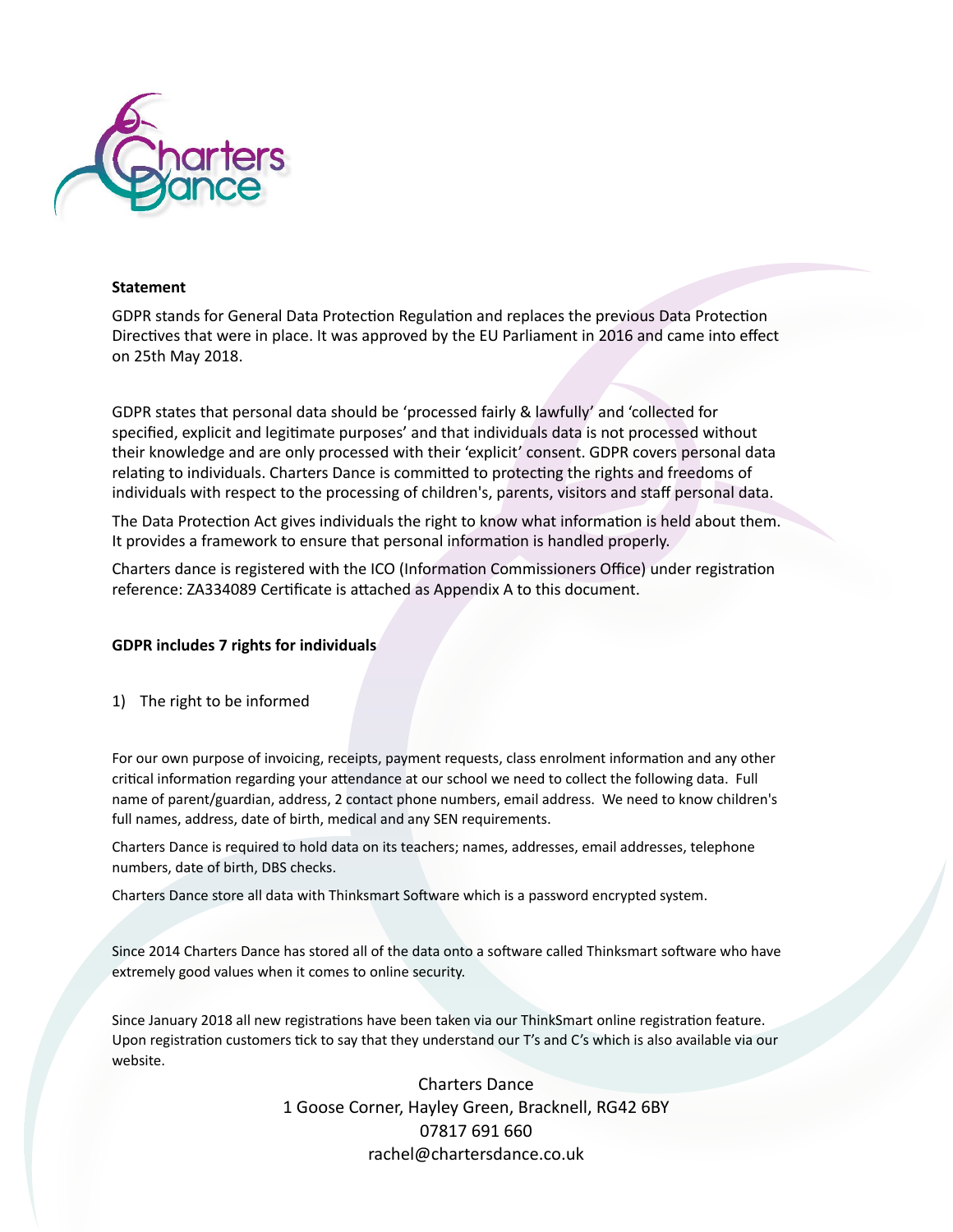

Charters Dance is a registered school for dance examinations with Royal Academy of Dance and Imperial Society of Teachers of Dancing and as so, is required to collect and manage certain data. For the purpose of these two organizations we are required to know children's full names, Date of Birth, classification of ethnicity along with any SEN requirements. We only provide these details with the organizations at point of entry into examinations. Data is then stored by them and their privacy policies can be viewed here. Data is transferred electronically.

### https://www.royalacademyofdance.org/cookies-and-privacy

https://www.istd.org/privacy/

We use iZettle to take credit and debit card payments in class.

We use stripe and PayPal to take credit and debit card payments when booking is made via our website prior to commencement of the lesson.

We use GoCardless for any Direct Debit payment set up between the customer and us.

If you pay us by any of these means the three organizations will collect certain personal details about you. This can include your name, address, payment details and what you are buying. They may share some of these details with other financial, government and law-enforcement organizations - for example your bank - to enable the transaction to go through. You can prevent them collecting details about you by not paying by these means. We do not disclose any of your details to these organisations unless you initiate a payment.

#### 2) The right of access

At any point an individual can make a request relating to their data and Charters Dance will provide a response (within 1 month). Charters Dance can refuse a request, if we have a lawful obligation to retain data but we will inform the individual of the reasons for the rejection. The individual will have the right to complain to the ICO if they are not happy with the decision.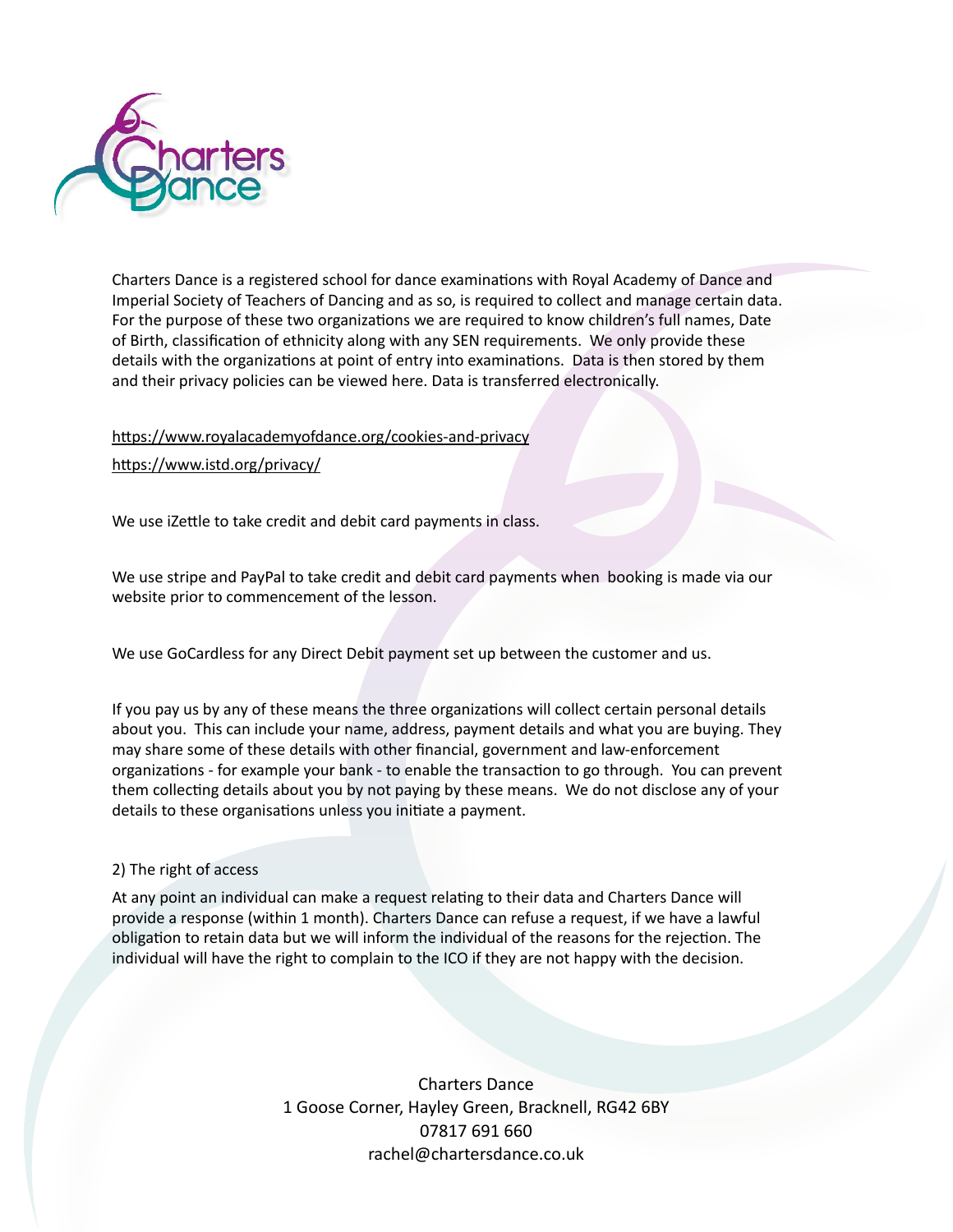

#### 3) The right to erasure

You have the right to request the deletion of your data where there is no compelling reason for it's continued use. However Charters Dance has a legal duty to keep children's and parents details for a reasonable time\*.

\*Charters dance retain these records for 3 years after a student has left the school, children's accident and injury records for 19 years (or until the child reaches 21 years), and 22 years (or until the child reaches 24 years) for Child Protection records. This data is archived securely on Thinksmart software and deleted after the appropriate periods.

### 4) The right to restrict processing

Parents, visitors and staff can object to Charters dance processing their data. This means that records can be stored but must not be used in any way, for example reports or for communications (advertising and newsletters). When issuing data via our online forms parents/ students can opt out to receive marketing emails. On all our marketing emails will also be the option to opt out of receiving.

In case of issuing emails on a blanket basis, all will be forwarded from ThinkSmart software where there is no risk of disclosing other customer data.

### 5) The right to data portability

Charters Dance requires data to be transferred from one IT system to another; such as from Charters dance to dance associations for examinations. As noted above these recipients use secure file transfer systems and have their own policies and procedures in place in relation to GDPR.

Charters Dance will not store/pass any 'paper/email' data between teachers. All data is stored on password protected ThinkSmart Software complying with principles of accuracy, confidentiality and integrity.

### 6) The right to object

Parents, visitors and staff can object to their data being used for certain activities like marketing or research.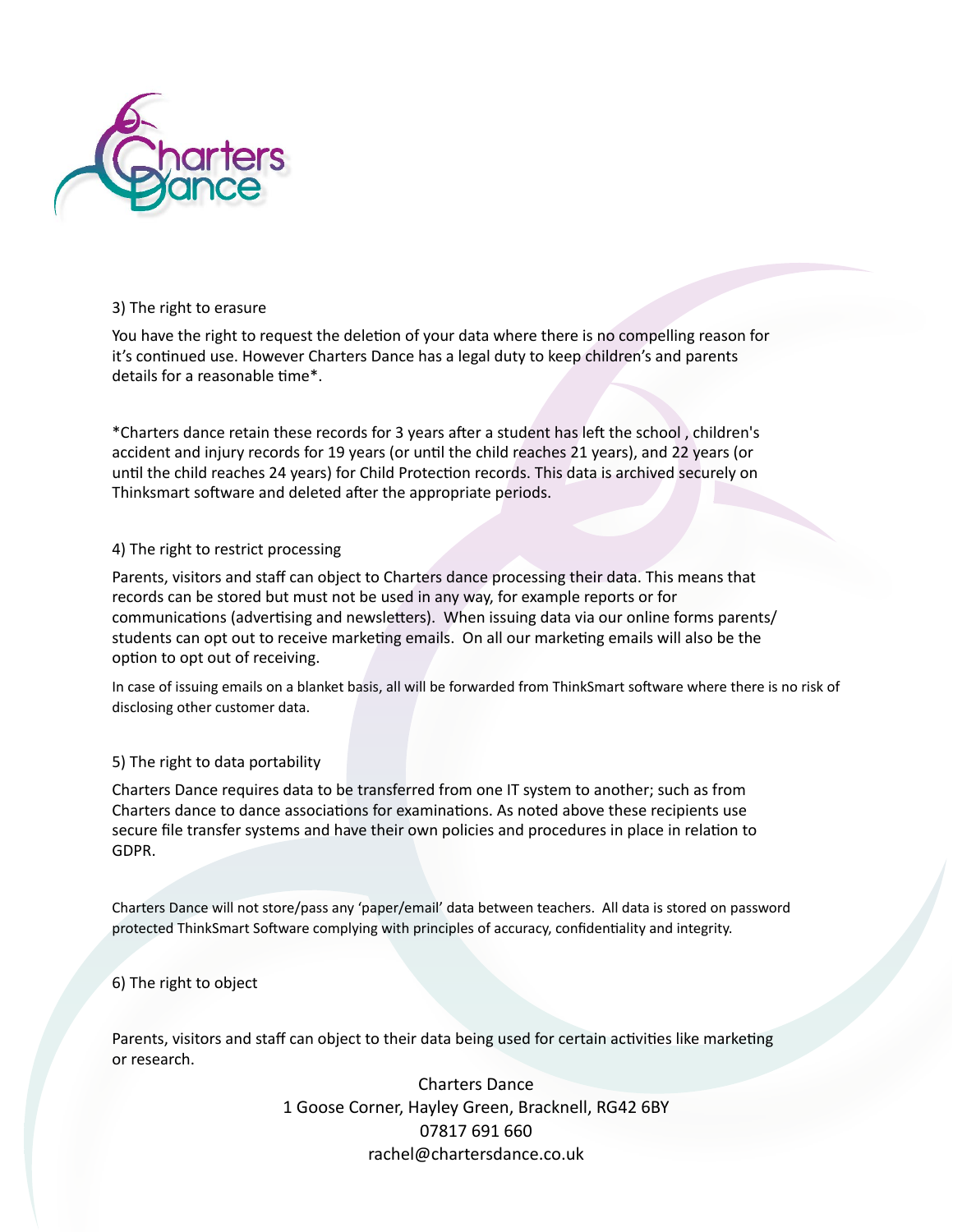

7) The right not to be subject to automated decision-making including profiling.

Automated decisions and profiling are used for marketing based organisations. Charters dance does not use personal data for such purposes.

#### **Storage and use of personal information**

All data records are stored via Thinksmart Software. Members of staff have access to this data for reasons such as attendance, emergency contact numbers and emailing about school information. Information taken from the files about individual children is confidential and these records remain on thinksmart software. These records are deleted after the retention period.

Information about individual children is used in certain documents, such as, an attendance register, exam entries. These documents include data such as children's names, date of birth and SEN. These records are deleted after the relevant retention period.

Charters dance collects a large amount of personal data every year including; names and addresses of those on the waiting list or people who have contacted us about our classes. These records are deleted if the child/adult does not attend class.

If a current customer texts/calls/messages via social media we will continue to communicate via this means.

Access to all charters dance computers/hardware is password protected. When a member of charters dance teaching faculty leaves the school their account is deleted and they will not have access to any data in line with this policy and our Safeguarding policy.

When using our online booking via our website or purchasing uniform from our online shop Wix collects data such as name and email address. This data is not used for anything and will be deleted once the transaction has been processed by Charters Dance.

GDPR means that Charters dance must;

\* Manage and process personal data properly